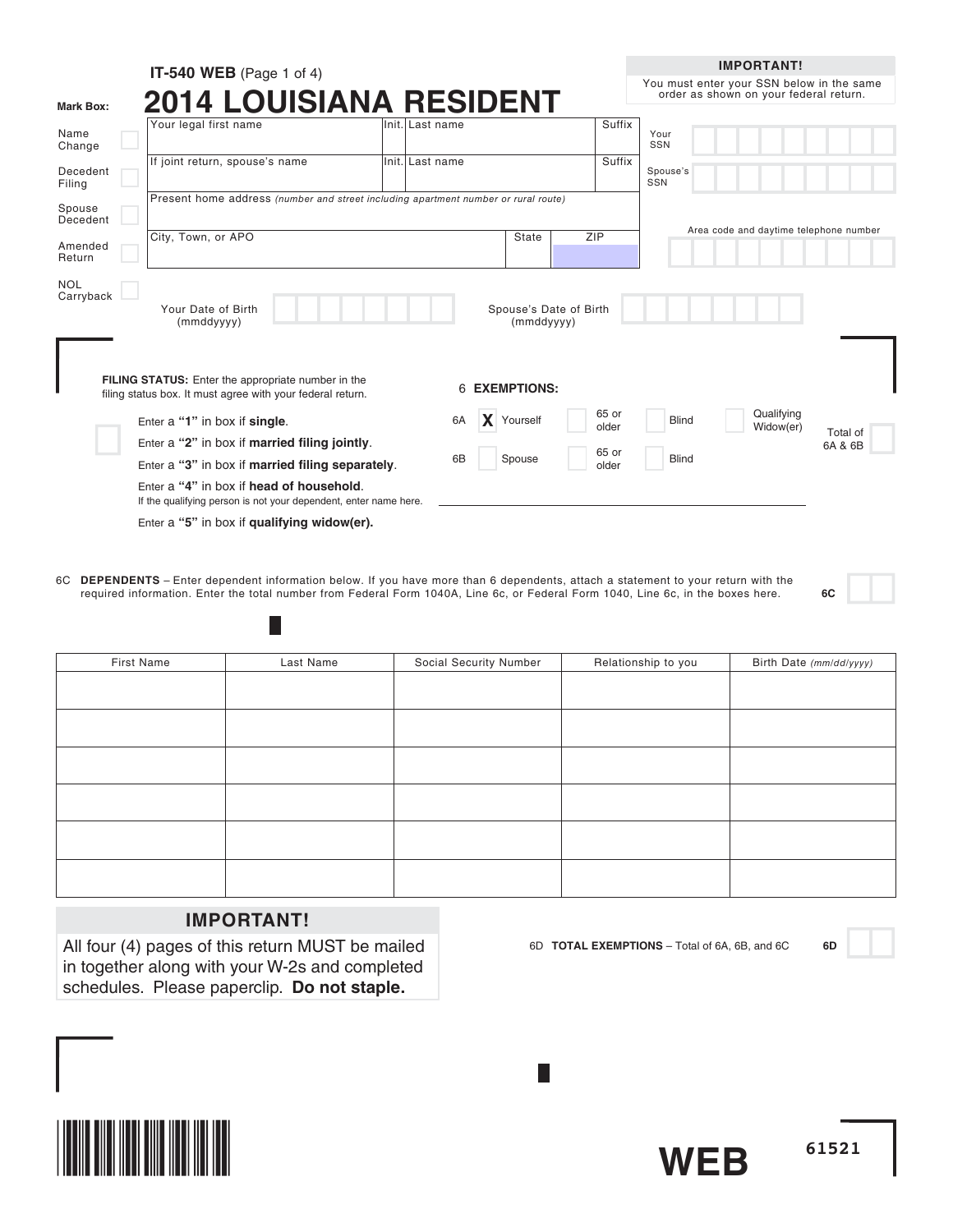|                 |            | IT-540 WEB (Page 2 of 4)<br>Enter your Social Security Number.                                                                                                                                                                                                                                                                                                                                                      |                                              |
|-----------------|------------|---------------------------------------------------------------------------------------------------------------------------------------------------------------------------------------------------------------------------------------------------------------------------------------------------------------------------------------------------------------------------------------------------------------------|----------------------------------------------|
|                 |            | If you are not required to file a federal                                                                                                                                                                                                                                                                                                                                                                           |                                              |
|                 |            | return, indicate wages here.                                                                                                                                                                                                                                                                                                                                                                                        | Mark this box and enter zero "0" on Line 16. |
| $\overline{7}$  |            | From Louisiana<br>FEDERAL ADJUSTED GROSS INCOME - If your Federal Adjusted Gross<br>Schedule E,<br>Income is less than zero, enter "0."<br>attached                                                                                                                                                                                                                                                                 | 7                                            |
|                 |            | If you did not itemize your deductions on your federal return, leave Lines 8A, 8B, and 8C blank and go to Line 9.                                                                                                                                                                                                                                                                                                   |                                              |
| 8Α              |            | FEDERAL ITEMIZED DEDUCTIONS                                                                                                                                                                                                                                                                                                                                                                                         | 8Α                                           |
| 8Β              |            | FEDERAL STANDARD DEDUCTION                                                                                                                                                                                                                                                                                                                                                                                          | 8Β                                           |
| 8C              |            | EXCESS FEDERAL ITEMIZED DEDUCTIONS - Subtract Line 8B from Line 8A.                                                                                                                                                                                                                                                                                                                                                 | 8C                                           |
| 9               |            | FEDERAL INCOME TAX - If your federal income tax has been decreased by a federal disaster<br>credit allowed by IRS, mark the box. See instructions for Schedule H.                                                                                                                                                                                                                                                   | 9                                            |
| 10              |            | YOUR LOUISIANA TAX TABLE INCOME - Subtract Lines 8C and 9 from Line 7. If less than zero, enter "0."<br>Use this figure to find your tax in the tax tables.                                                                                                                                                                                                                                                         | 10                                           |
| 11              |            | YOUR LOUISIANA INCOME TAX – Enter the amount from the tax table that corresponds with your filing status.                                                                                                                                                                                                                                                                                                           | 11                                           |
|                 | 12B        | FEDERAL CHILD CARE CREDIT – Enter the amount from your Federal Form 1040A, Line 31, or Federal<br>12A Form 1040, Line 49. This amount will be used to compute your 2014 Louisiana Nonrefundable Child Care<br>Credit.<br>2014 LOUISIANA NONREFUNDABLE CHILD CARE CREDIT - Your Federal Adjusted Gross Income<br>must be GREATER THAN \$25,000 in order to claim a credit on this line. See Nonrefundable Child Care | 12A<br>12B                                   |
| <b>CREDITS</b>  | 12C        | Credit Worksheet.<br>AMOUNT OF LOUISIANA NONREFUNDABLE CHILD CARE CREDIT CARRIED FORWARD FROM 2010<br>THROUGH 2013 - See Nonrefundable Child Care Credit Worksheet.                                                                                                                                                                                                                                                 | 12C                                          |
| <b>TAX</b>      | <b>12D</b> | 2014 LOUISIANA NONREFUNDABLE SCHOOL READINESS CREDIT - Your Federal Adjusted Gross<br>Income must be GREATER THAN \$25,000 in order to claim a credit on this line. See Nonrefundable<br>School Readiness Credit Worksheet.<br>5<br>3<br>2                                                                                                                                                                          | 12D                                          |
| <b>FUNDABLE</b> | 12E        | AMOUNT OF LOUISIANA NONREFUNDABLE SCHOOL READINESS CREDIT CARRIED FORWARD<br>FROM 2010 THROUGH 2013 - See Nonrefundable School Readiness Credit Worksheet.                                                                                                                                                                                                                                                          | 12E                                          |
|                 | 13         | <b>EDUCATION CREDIT</b>                                                                                                                                                                                                                                                                                                                                                                                             | 13                                           |
| NONRE           | 14         | OTHER NONREFUNDABLE TAX CREDITS - From Schedule G, Line 11                                                                                                                                                                                                                                                                                                                                                          | 14                                           |
|                 | 15         | TOTAL NONREFUNDABLE TAX CREDITS - Add Lines 12B through 14.                                                                                                                                                                                                                                                                                                                                                         | 00<br>15                                     |
|                 | 16         | ADJUSTED LOUISIANA INCOME TAX - Subtract Line 15 from Line 11. If the result is less than zero, or you<br>are not required to file a federal return, enter zero "0."                                                                                                                                                                                                                                                | 0 <sup>0</sup><br>16                         |
|                 | 17         | Amount from the Consumer Use<br><b>CONSUMER USE TAX</b><br>Tax Worksheet, Line 2.<br>You must mark one of these boxes.<br>No use tax due.                                                                                                                                                                                                                                                                           | 17                                           |
|                 | 18         | TOTAL INCOME TAX AND CONSUMER USE TAX - Add Lines 16 and 17.                                                                                                                                                                                                                                                                                                                                                        | 18                                           |

**WEB**

**CONTINUE ON NEXT PAGE.** 

 $\overline{\phantom{a}}$ 



Enter the first 4 characters of your last name in these boxes.

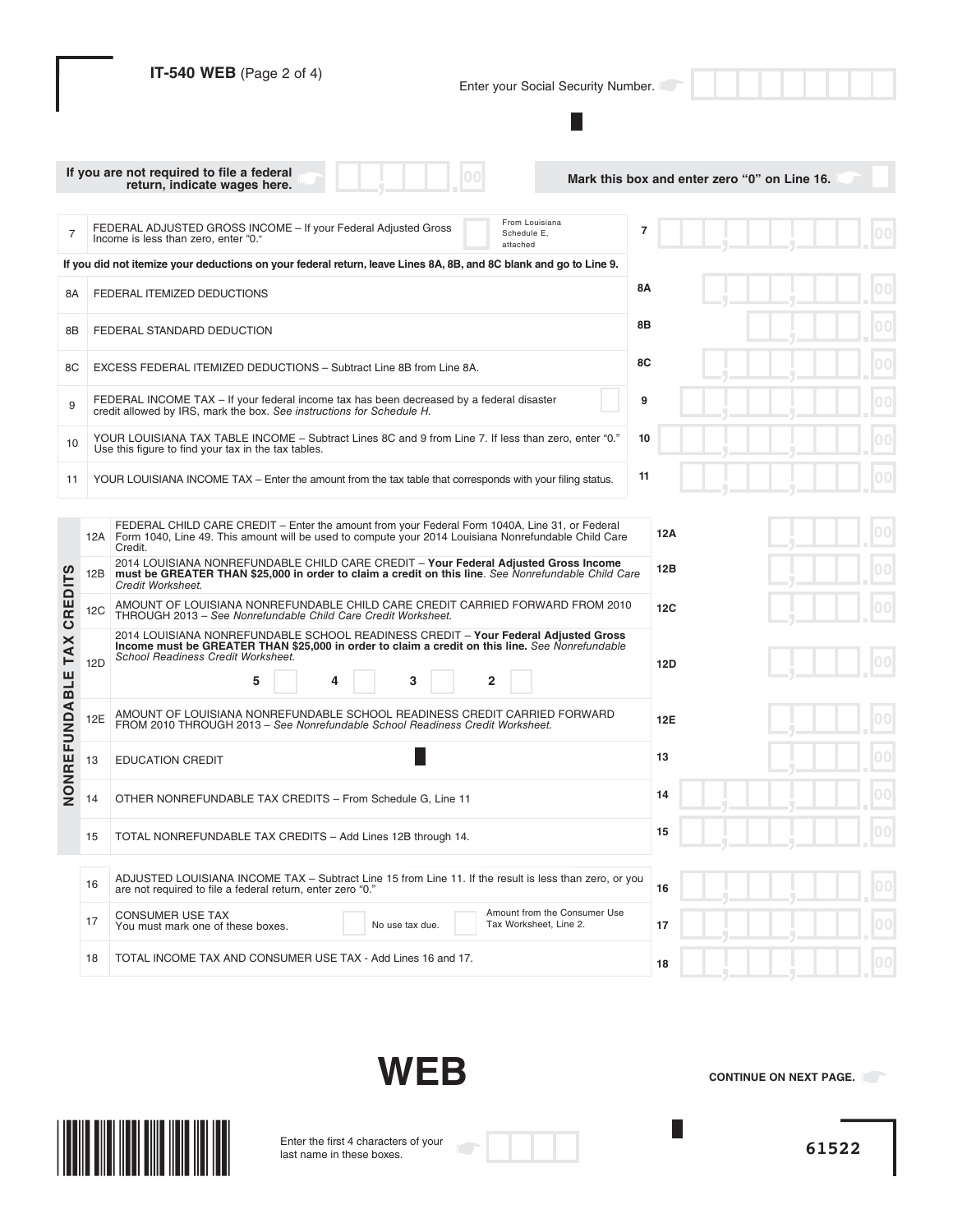# **IT-540 WEB** (Page 3 of 4)

# Enter your Social Security Number.

|                | 19  | 2014 LOUISIANA REFUNDABLE CHILD CARE CREDIT - Your Federal Adjusted Gross Income must<br>be EQUAL TO OR LESS THAN \$25,000 to claim the credit on this line. See instructions, page 31, and<br>Refundable Child Care Credit Worksheet.                 | 19        |
|----------------|-----|--------------------------------------------------------------------------------------------------------------------------------------------------------------------------------------------------------------------------------------------------------|-----------|
|                | 19A | Enter the qualified expense amount from the Refundable Child Care Credit Worksheet, Line 3.                                                                                                                                                            | 19A       |
| <b>CREDITS</b> | 19B | Enter the amount from the Refundable Child Care Credit Worksheet, Line 6.                                                                                                                                                                              | 19B       |
| <b>TAX</b>     | 20  | 2014 LOUISIANA REFUNDABLE SCHOOL READINESS CREDIT - Your Federal Adjusted Gross Income<br>must be EQUAL TO OR LESS THAN \$25,000 to claim the credit on this line. See Refundable School<br>Readiness Credit Worksheet.<br>5<br>3<br>$\mathbf{2}$<br>4 | 20        |
| REFUNDABLE     | 21  | EARNED INCOME CREDIT - See Louisiana Earned Income Credit (LA EIC) Worksheet, Line 3.                                                                                                                                                                  | 21        |
|                | 22  | LOUISIANA CITIZENS INSURANCE CREDIT                                                                                                                                                                                                                    | 22        |
|                | 23  | OTHER REFUNDABLE TAX CREDITS - From Schedule F, Line 7                                                                                                                                                                                                 | 23        |
|                |     |                                                                                                                                                                                                                                                        | 24        |
|                | 24  | AMOUNT OF LOUISIANA TAX WITHHELD FOR 2014 - Attach Forms W-2 and 1099.                                                                                                                                                                                 | 25        |
|                | 25  | AMOUNT OF CREDIT CARRIED FORWARD FROM 2013                                                                                                                                                                                                             |           |
| PAYMENTS       | 26  | AMOUNT OF ESTIMATED PAYMENTS MADE FOR 2014                                                                                                                                                                                                             | 26        |
|                | 27  | AMOUNT PAID WITH EXTENSION REQUEST                                                                                                                                                                                                                     | 27        |
|                | 28  | TOTAL REFUNDABLE TAX CREDITS AND PAYMENTS - Add Lines 19, and 20 through 27. Do not include<br>amounts on Lines 19A and 19B.                                                                                                                           | 28        |
|                | 29  | OVERPAYMENT – If Line 28 is greater than Line 18, subtract Line 18 from Line 28. Your overpayment may be<br>reduced by the Underpayment of Estimated Tax Penalty. Otherwise, go to Line 36.                                                            | 29        |
|                | 30  | UNDERPAYMENT PENALTY – See instructions for Underpayment Penalty, page 37 and Form R-210R.<br>If you are a farmer, check the box.                                                                                                                      | 30        |
|                | 31  | ADJUSTED OVERPAYMENT - If Line 29 is greater than Line 30, subtract Line 30 from Line 29. If Line 30 is greater<br>than Line 29, subtract Line 29 from Line 30, and enter the balance on Line 36.                                                      | 31        |
|                | 32  | TOTAL DONATIONS - From Schedule D, Line 26                                                                                                                                                                                                             | 32        |
|                |     |                                                                                                                                                                                                                                                        |           |
|                | 33  | SUBTOTAL – Subtract Line 32 from Line 31. This amount of overpayment is available for credit or refund.                                                                                                                                                | 33<br>00  |
|                | 34  | <b>CREDIT</b><br>AMOUNT OF LINE 33 TO BE CREDITED TO 2015 INCOME TAX                                                                                                                                                                                   | 34        |
|                | 35  | AMOUNT TO BE REFUNDED – Subtract Line 34 from Line 33. If mailing to LDR, use Address 2 on the next page.<br>Enter a "1" in box if you want to receive your refund on a MyRefund card.                                                                 |           |
| DUE            |     | <b>REFUND</b><br>Enter a "2" in box if you want to receive your refund by paper check.<br>Enter a "3" in box if you want to receive your refund by direct deposit. Complete                                                                            | 35        |
| REFUND         |     | information below. If information is unreadable, or if you do not make a refund<br>selection, you will receive your refund by paper check.                                                                                                             |           |
|                |     | <b>DIRECT DEPOSIT INFORMATION</b>                                                                                                                                                                                                                      |           |
|                |     | Will this refund be forwarded to a financial<br>institution located outside the United States?<br>Savings<br>Type:<br>Checking                                                                                                                         | No<br>Yes |
|                |     | Routing<br>Account<br>Number<br>Number                                                                                                                                                                                                                 |           |
|                |     | <b>COMPLETE AND SIGN RETURN ON NEXT PAGE.</b>                                                                                                                                                                                                          |           |
|                |     | Enter the first 4 characters of your<br>last name in these boxes.                                                                                                                                                                                      | 61523     |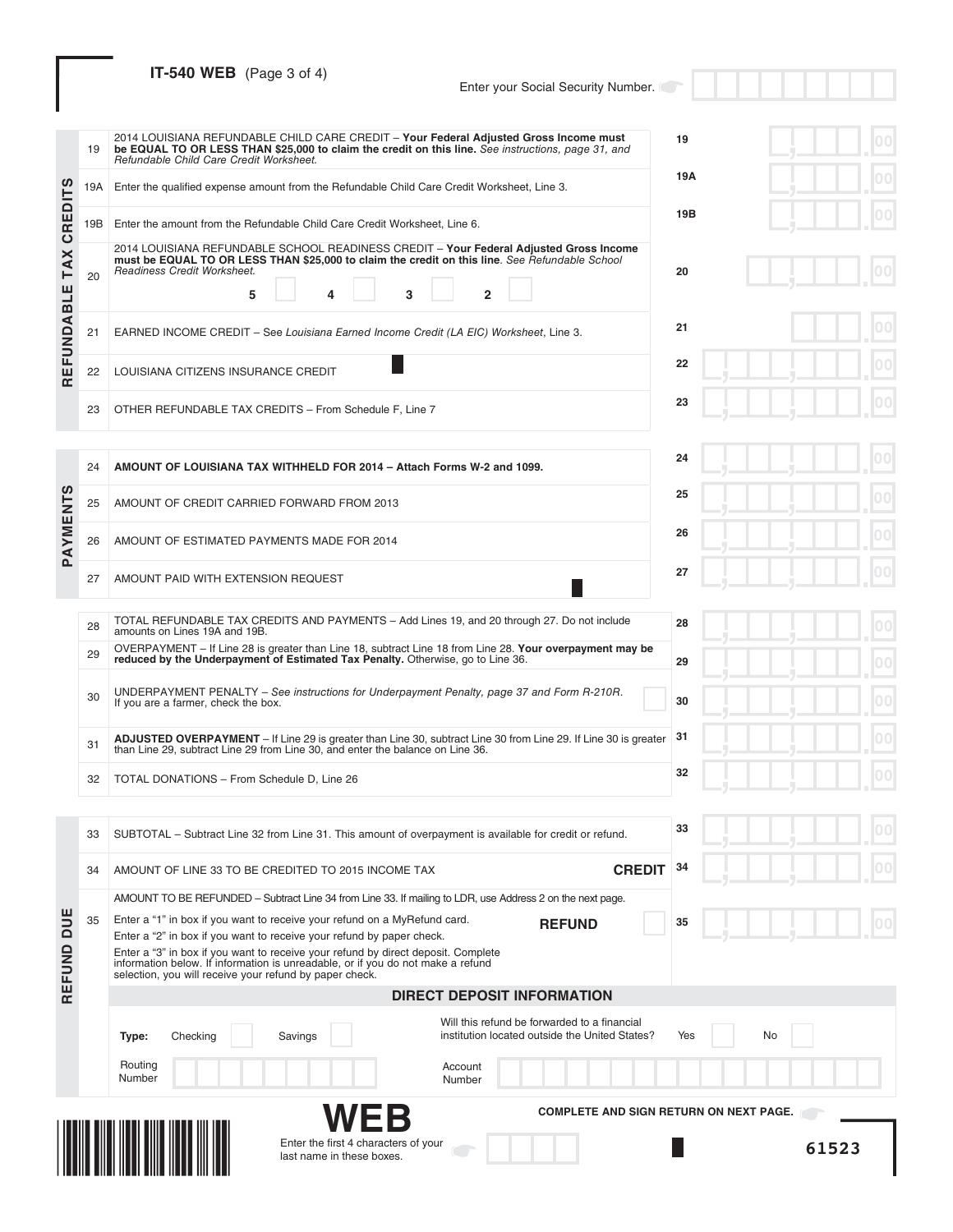**IT-540 WEB** (Page 4 of 4)

Enter your Social Security Number.

|           | 45 | UNDERPAYMENT PENALTY - See instructions for Underpayment Penalty, page 37, and<br>Form R-210R. If you are a farmer, check the box.<br>BALANCE DUE LOUISIANA - Add Lines 36 through 45. If mailing |                                                                                                        | 45 |  |
|-----------|----|---------------------------------------------------------------------------------------------------------------------------------------------------------------------------------------------------|--------------------------------------------------------------------------------------------------------|----|--|
|           | 44 |                                                                                                                                                                                                   | DELINQUENT PAYMENT PENALTY - From Delinguent Payment Penalty Calculation Worksheet, page 37, Line 7.   | 44 |  |
| AMOUNTS   | 43 |                                                                                                                                                                                                   | DELINQUENT FILING PENALTY - From the Delinguent Filing Penalty Calculation Worksheet, page 37, Line 7. | 43 |  |
|           | 42 | INTEREST - From the Interest Calculation Worksheet, page 37, Line 5.                                                                                                                              |                                                                                                        | 42 |  |
| DUE       | 41 |                                                                                                                                                                                                   | ADDITIONAL DONATION TO THE SNAP FRAUD AND ABUSE DETECTION AND PREVENTION FUND                          | 41 |  |
| LOUISIANA | 40 | ADDITIONAL DONATION TO LOUISIANA FOOD BANK ASSOCIATION                                                                                                                                            |                                                                                                        | 40 |  |
|           | 39 | ADDITIONAL DONATION TO THE NATIONAL MULTIPLE SCLEROSIS SOCIETY FUND                                                                                                                               |                                                                                                        | 39 |  |
|           | 38 | ADDITIONAL DONATION TO THE COASTAL PROTECTION AND RESTORATION FUND                                                                                                                                |                                                                                                        | 38 |  |
|           | 37 | ADDITIONAL DONATION TO THE MILITARY FAMILY ASSISTANCE FUND                                                                                                                                        |                                                                                                        | 37 |  |
|           | 36 | AMOUNT YOU OWE – If Line 18 is greater than Line 28, subtract Line 28 from Line 18.                                                                                                               |                                                                                                        | 36 |  |

All four (4) pages of this return MUST be mailed in together along with your W-2s and completed schedules. Please paperclip. **Do not staple.**

# **DO NOT SEND CASH.**

| I declare that I have examined this return, and to the best of my knowledge, it is true and complete. Declaration of paid preparer is based on all available information. If I made a<br>contribution to the START Savings Program, I consent that my Social Security Number may be given to the Louisiana Office of Student Financial Assistance to properly identify the<br>START Savings Program account holder. If married filing jointly, both Social Security Numbers may be submitted. I understand that by submitting this form I authorize the disburse-<br>ment of individual income tax refunds through the method as described on Line 35. |                     |                                             |                                                                            |                                                           |       |
|--------------------------------------------------------------------------------------------------------------------------------------------------------------------------------------------------------------------------------------------------------------------------------------------------------------------------------------------------------------------------------------------------------------------------------------------------------------------------------------------------------------------------------------------------------------------------------------------------------------------------------------------------------|---------------------|---------------------------------------------|----------------------------------------------------------------------------|-----------------------------------------------------------|-------|
| Your Signature                                                                                                                                                                                                                                                                                                                                                                                                                                                                                                                                                                                                                                         |                     | Date                                        |                                                                            | Signature of paid preparer other than taxpayer            |       |
| Spouse's Signature (If filing jointly, both must sign.)                                                                                                                                                                                                                                                                                                                                                                                                                                                                                                                                                                                                |                     | Date                                        |                                                                            | Telephone number of paid preparer                         | Date  |
| Enter the first 4 characters of your<br>last name in these boxes.                                                                                                                                                                                                                                                                                                                                                                                                                                                                                                                                                                                      |                     | <b>FOR OFFICE USE ONLY</b>                  |                                                                            |                                                           |       |
|                                                                                                                                                                                                                                                                                                                                                                                                                                                                                                                                                                                                                                                        | Flag                | Field                                       |                                                                            | Social Security Number, PTIN, or<br>FEIN of paid preparer |       |
| Individual Income Tax Return<br>Calendar year return due 5/15/2015                                                                                                                                                                                                                                                                                                                                                                                                                                                                                                                                                                                     | <b>SD</b><br>w<br>ω | TO: Department of Revenue<br>P. O. Box 3550 | <b>Mail Balance Due Return with Payment</b><br>Baton Rouge, LA 70821-3550  | <b>SPEC</b><br><b>CODE</b>                                |       |
|                                                                                                                                                                                                                                                                                                                                                                                                                                                                                                                                                                                                                                                        | ਠ<br>ᅙ              | TO: Department of Revenue<br>P. O. Box 3440 | Mail All Other Individual Income Tax Returns<br>Baton Rouge, LA 70821-3440 |                                                           | 61524 |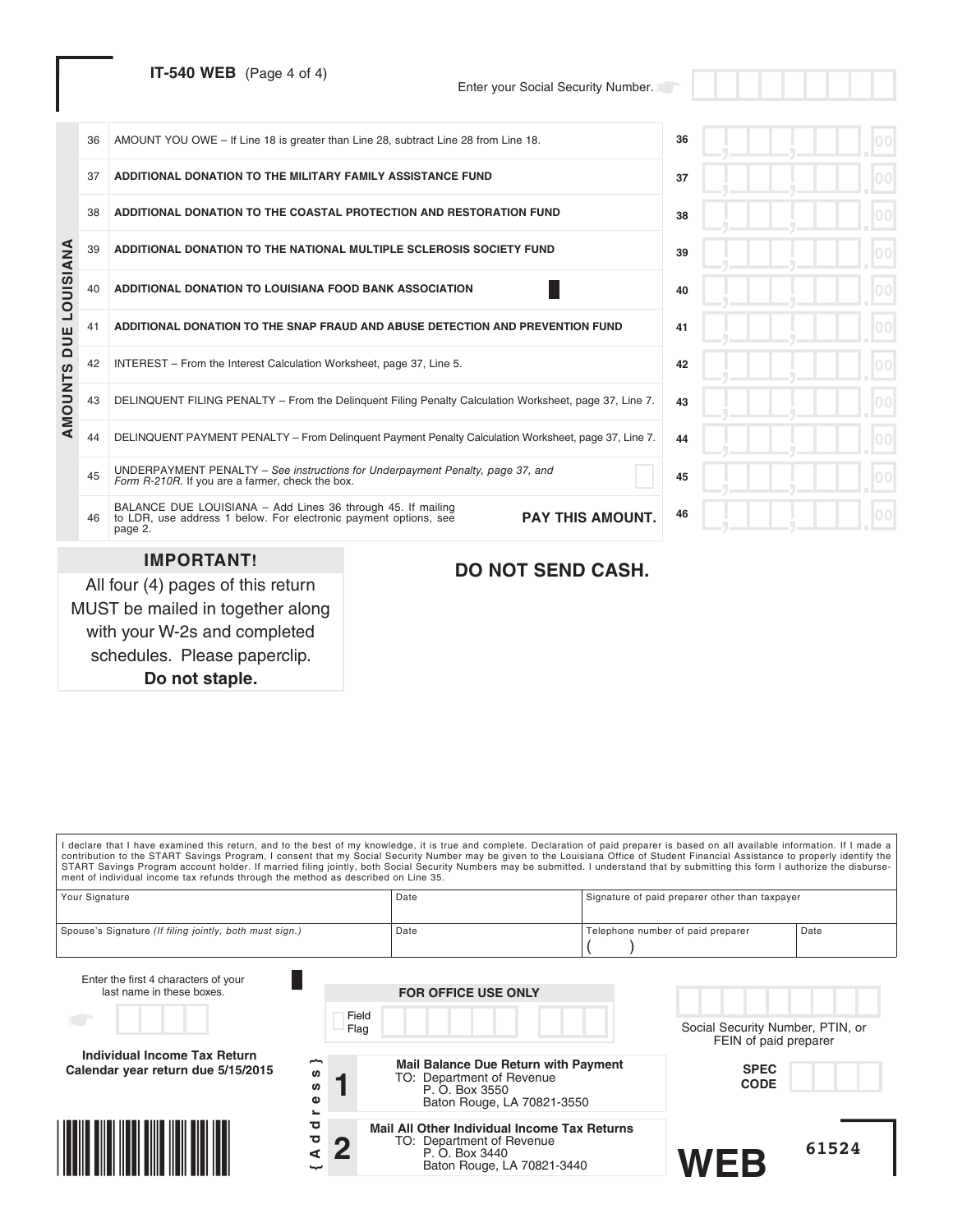### **SCHEDULE D –** 2014 DONATION SCHEDULE

Individuals who file an individual income tax return and have overpaid their tax may choose to donate all or part of their overpayment shown on Line 31 of Form IT-540 to the organizations or funds listed below. Enter on Lines 2 through 25, the portion of the overpayment you wish to donate. The total on Line 26 cannot exceed the amount of your overpayment on Line 31 of Form IT-540.

|                          | 1              | Adjusted Overpayment- From IT-540, Line 31                                                                |                |                              |    | 1                                                                    |    |  |
|--------------------------|----------------|-----------------------------------------------------------------------------------------------------------|----------------|------------------------------|----|----------------------------------------------------------------------|----|--|
|                          |                |                                                                                                           |                |                              |    |                                                                      |    |  |
|                          | $\overline{c}$ | The Military Family Assistance<br>Fund                                                                    | $\overline{2}$ |                              | 14 | Louisiana Association of United<br><b>Ways/LA 2-1-1</b>              | 14 |  |
|                          | 3              | <b>Coastal Protection and</b><br><b>Restoration Fund</b>                                                  | 3              |                              | 15 | Center of Excellence for Autism<br>Spectrum Disorder                 | 15 |  |
|                          | 4              | <b>SNAP Fraud and Abuse</b><br><b>Detection and Prevention Fund</b>                                       | 4              |                              | 16 | Alliance for the Advancement of<br>End of Life Care                  | 16 |  |
| $\overline{\phantom{0}}$ | 5              | The START Program                                                                                         | 5              | ᠇                            | 17 | <b>American Red Cross</b>                                            | 17 |  |
| LINE                     | 6              | Wildlife Habitat and Natural<br>Heritage Trust Fund                                                       | 6              | LINE                         | 18 | New Opportunities Waiver Fund                                        | 18 |  |
| $\overline{0}$           | $\overline{7}$ | Louisiana Cancer Trust Fund                                                                               | $\overline{7}$ | Щ<br>$\overline{\mathsf{o}}$ | 19 | Friends of Palmetto Island State<br>Park                             | 19 |  |
|                          | 8              | Louisiana Animal Welfare<br>Commission                                                                    | 8              |                              | 20 | Dreams Come True, Inc.                                               | 20 |  |
| <b>DONATIONS</b>         | 9              | National Lung Cancer Partnership                                                                          | 9              | ONATIONS                     | 21 | Louisiana Coalition Against<br>Domestic Violence, Inc.               | 21 |  |
|                          | 10             | National Multiple Sclerosis Society<br>Fund                                                               | 10             | $\Box$                       | 22 | Decorative Lighting on the<br>Crescent City Connection               | 22 |  |
|                          | 11             | Louisiana Food Bank Association                                                                           | 11             |                              | 23 | Operation and Maintenance of<br>the New Orleans Ferries              | 23 |  |
|                          | 12             | Louisiana Bicentennial<br>Commission and Battle of New<br><b>Orleans Bicentennial Commission</b>          | 12             |                              | 24 | Louisiana National Guard Honor<br><b>Guard for Military Funerals</b> | 24 |  |
|                          | 13             | Make-A-Wish Foundation of the<br>Texas Gulf Coast and Louisiana                                           | 13             |                              | 25 | <b>Bastion Community of Resilience</b>                               | 25 |  |
|                          |                | TOTAL DONATIONS - Add Lines 2 through 25. This amount cannot be more than Line 1. Also, enter this amount |                |                              |    |                                                                      |    |  |
|                          | 26             | on Form IT-540, Line 32.                                                                                  |                |                              |    | 26                                                                   |    |  |

**WEB**

F.

**61525**

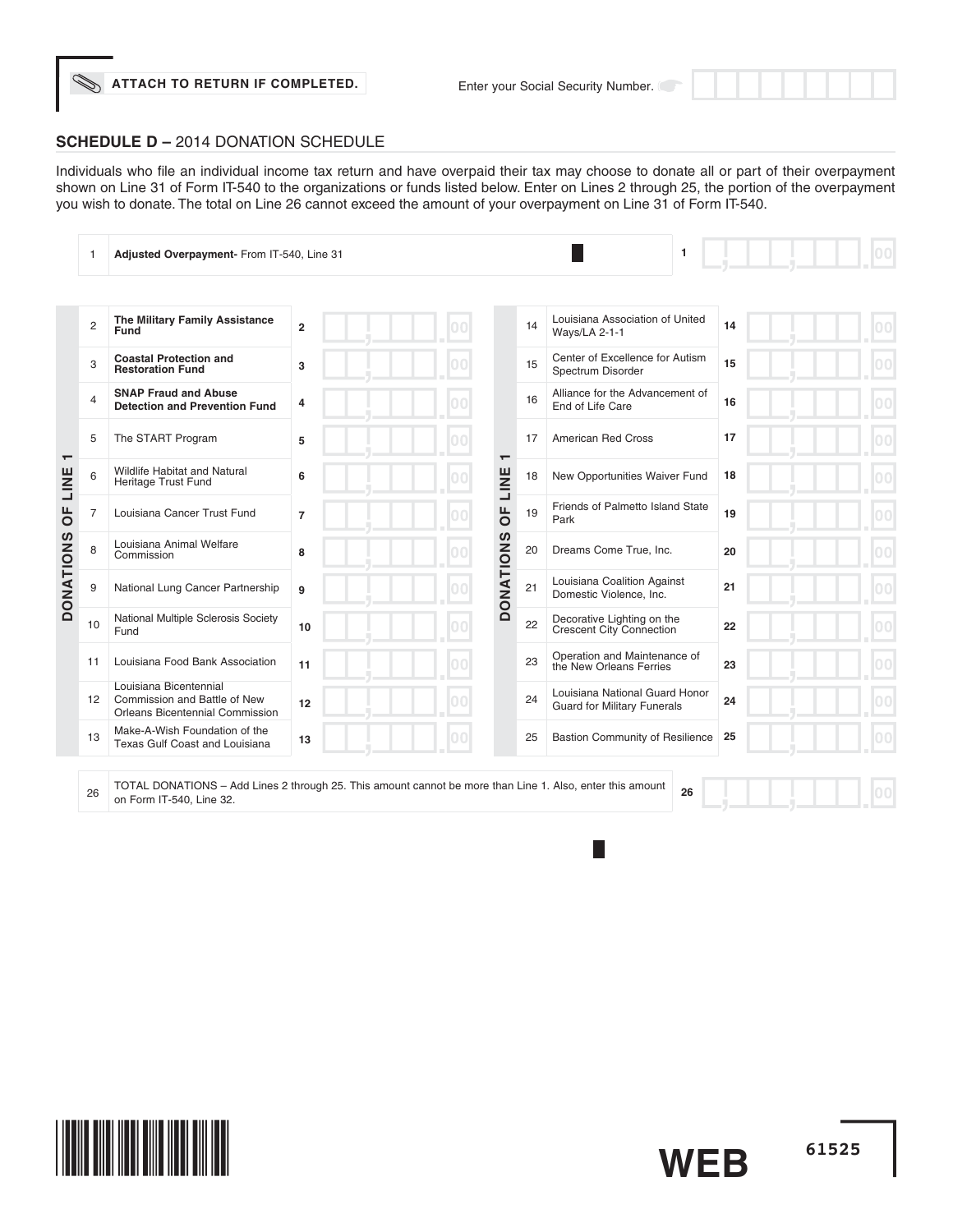|    | <b>SCHEDULE E – 2014 ADJUSTMENTS TO INCOME</b>                                                                                                                                                                             | Enter your Social Security Number. |           |
|----|----------------------------------------------------------------------------------------------------------------------------------------------------------------------------------------------------------------------------|------------------------------------|-----------|
|    | FEDERAL ADJUSTED GROSS INCOME - Enter the amount from your Federal Form 1040EZ, Line 4,<br><b>OR</b> Federal Form 1040A, Line 21, OR Federal Form 1040, Line 37. Check box if amount is less than zero.                    |                                    |           |
|    | INTEREST AND DIVIDEND INCOME FROM OTHER STATES AND THEIR POLITICAL<br><b>SUBDIVISIONS</b>                                                                                                                                  | $\overline{2}$                     |           |
| 2A | RECAPTURE OF START CONTRIBUTIONS                                                                                                                                                                                           | 2A                                 |           |
|    | TOTAL - Add Lines 1, 2, and 2A.                                                                                                                                                                                            | 3                                  |           |
|    | <b>EXEMPT INCOME</b> – Enter on Lines 4A through 4H the amount of exempted income included in Line 1 above.<br>Enter description and associated code, along with the dollar amount. See instructions beginning on page 24. |                                    |           |
|    | Evampt Incama Decaription                                                                                                                                                                                                  | Code                               | $A$ mount |

|                | <b>Exempt Income Description</b>                                                                                                                                                                 | Code |            | Amount |
|----------------|--------------------------------------------------------------------------------------------------------------------------------------------------------------------------------------------------|------|------------|--------|
| 4A             |                                                                                                                                                                                                  | Е    | 4A         | 00     |
| 4B             |                                                                                                                                                                                                  | Е    | 4B         | 00     |
| 4C             |                                                                                                                                                                                                  | E    | 4C         | 00     |
| 4D             |                                                                                                                                                                                                  | Е    | 4D         | 00     |
| 4E             |                                                                                                                                                                                                  | Е    | 4E         | 00     |
| 4F             |                                                                                                                                                                                                  | Е    | 4F         | 00     |
| 4G             |                                                                                                                                                                                                  | E    | 4G         | 00     |
| 4H             |                                                                                                                                                                                                  | E    | 4H         | 00     |
| 4 <sub>1</sub> | <b>EXEMPT INCOME BEFORE APPLICABLE FEDERAL TAX - Add Lines 4A</b><br>through 4H.                                                                                                                 |      | 41         | 00     |
| 4J             | FEDERAL TAX APPLICABLE TO EXEMPT INCOME - Use Option 1 or Option 2, see<br>instructions.                                                                                                         |      | 4J         | 00     |
| 4K             | EXEMPT INCOME - Subtract Line 4J from Line 4I.                                                                                                                                                   |      | 4K         | 00     |
| 5A             | LOUISIANA ADJUSTED GROSS INCOME BEFORE IRC 280C EXPENSE ADJUSTMENT -<br>Subtract Line 4K from Line 3.                                                                                            |      | <b>5A</b>  | 00     |
| 5B             | IRC 280C EXPENSE ADJUSTMENT                                                                                                                                                                      |      | 5 <b>B</b> | 00     |
| 5C             | LOUISIANA ADJUSTED GROSS INCOME - Subtract Line 5B from Line 5A. Also, enter this<br>amount on Form IT-540, Line 7. Mark the box on Form IT-540, Line 7, indicating that Schedule E<br>was used. |      | <b>5C</b>  | 00     |

| <b>Description</b> - See instructions beginning on page 24.                                                           | Code |
|-----------------------------------------------------------------------------------------------------------------------|------|
| Interest and Dividends on US Government Obligations                                                                   | 01E  |
| Louisiana State Employees' Retirement Benefits                                                                        | 02E  |
| Louisiana State Teachers' Retirement Benefits<br>Taxpayer date retired: _______________ Spouse date retired: ________ | 03E  |
| <b>Federal Retirement Benefits</b><br>Taxpayer date retired: Spouse date retired:                                     | 04E  |
| <b>Other Retirement Benefits</b><br>Provide name or statute:                                                          | 05E  |
| Annual Retirement Income Exemption for Taxpayers 65 or over                                                           | 06E  |
| Taxable Amount of Social Security                                                                                     | 07E  |
| Native American Income                                                                                                | 08E  |

| <b>Description</b> - See instructions beginning on page 24. | Code |
|-------------------------------------------------------------|------|
| <b>START Savings Program Contribution</b>                   | 09E  |
| <b>Military Pay Exclusion</b>                               | 10E  |
| Road Home                                                   | 11E  |
| <b>Recreation Volunteer</b>                                 | 13E  |
| Volunteer Firefighter                                       | 14E  |
| <b>Voluntary Retrofit Residential Structure</b>             | 16E  |
| Elementary and Secondary School Tuition                     | 17E  |
| Educational Expenses for Home-Schooled Children             | 18E  |
| <b>Educational Expenses for Quality Public Education</b>    | 19E  |
| Capital Gain from Sale of Louisiana Business                | 20E  |
| Other, see instructions, page 25.<br>Identify:              | 49E  |



**File electronically!** *www.revenue.louisiana.gov/fileonline*

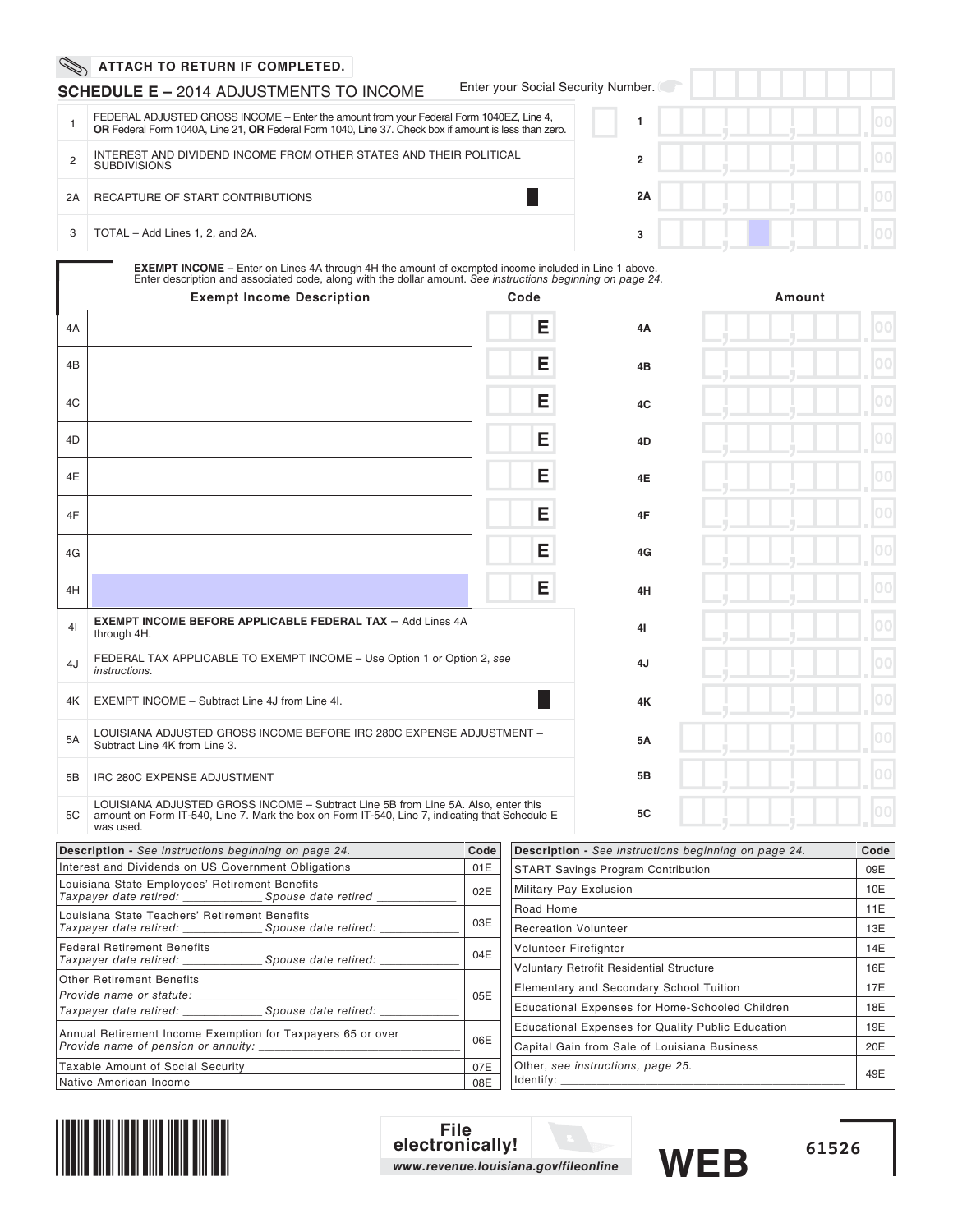## **2014 Louisiana School Expense Deduction Worksheet**

|  | Your Name | YOUI<br>' Security Number<br>Social<br>$\sim$ $\sim$ $\sim$ |
|--|-----------|-------------------------------------------------------------|
|--|-----------|-------------------------------------------------------------|

- **I.** This worksheet should be used to calculate the three School Expense Deductions listed below. Refer to Revenue Information Bulletin 12-008 and 09-019 on LDR's website.
	- 1. **Elementary and Secondary School Tuition** R.S. 47:297.10 provides a deduction for amounts paid during the tax year for tuition and fees required for your dependent child's enrollment in a nonpublic elementary or secondary school that complies with the criteria set forth in Brumfield v. Dodd and Section 501(c)(3) of the Internal Revenue Code or to any public elementary or secondary laboratory school that is operated by a public college or university. The school can verify that it complies with the criteria. The deduction is equal to the actual amount of tuition and fees paid per dependent, limited to \$5,000. The tuition and fees that can be deducted include amounts paid for tuition, fees, uniforms, textbooks and other supplies **required** by the school.
	- 2. **Educational Expenses for Home-Schooled Children** R.S. 47:297.11 provides a deduction for educational expenses paid during the tax year for home-schooling your dependent child. In order to qualify for the deduction, you must be approved by the State Board of Elementary and Secondary Education (BESE) for home-schooling. The deduction is equal to 50 percent of the actual qualified educational expenses paid for the home-schooling per dependent, limited to \$5,000. Qualified educational expenses include amounts paid for the purchase of textbooks and curricula necessary for home-schooling.
	- 3. **Educational Expenses for a Quality Public Education** R.S. 47:297.12 provides a deduction for the fees or other amounts paid during the tax year for a quality education of a dependent child enrolled in a public elementary or secondary school, including Louisiana Department of Education approved charter schools. The deduction is equal to 50 percent of the amounts paid per dependent, limited to \$5,000. The amounts that can be deducted include amounts paid for uniforms, textbooks and other supplies **required** by the school.
- **II.** On the chart below, list the name of each qualifying dependent and the name of the school the student attends. If the student is home-schooled, enter "home-schooled." Enter an "X" in the box in column 1 if your dependent qualifies for the Elementary and Secondary School Tuition deduction, column 2 for Educational Expenses for Home-Schooled Children deduction, or column 3 for Quality Public Education deduction. If you have more than six qualifying dependents, attach a statement to your return with the required information.

| <b>Student</b> | <b>Name of Qualifying Dependent</b> | <b>Name of School</b> | Deduction as described<br>in Section I |   |   |  |
|----------------|-------------------------------------|-----------------------|----------------------------------------|---|---|--|
|                |                                     |                       |                                        | 2 | 3 |  |
| Α              |                                     |                       |                                        |   |   |  |
| B              |                                     |                       |                                        |   |   |  |
| C              |                                     |                       |                                        |   |   |  |
| D              |                                     |                       |                                        |   |   |  |
| Е              |                                     |                       |                                        |   |   |  |
|                |                                     |                       |                                        |   |   |  |

**III.** Using the letters that correspond to each qualifying dependent listed in Section II, list the amount paid per student for each qualifying expense. For students attending a qualifying school, the expense must be for an item required by the school. Refer to the information in Section I to determine which expenses qualify for the deduction. Retain copies of cancelled checks, receipts and other documentation in order to support the amount of qualifying expenses. **If you checked column 1 in Section II, skip the 50% calculation below; however, the deduction is still limited to \$5,000.**

| <b>Qualifying Expense</b>                                                 | List the amount paid for each student as listed in Section II. |     |     |     |     |     |  |  |
|---------------------------------------------------------------------------|----------------------------------------------------------------|-----|-----|-----|-----|-----|--|--|
|                                                                           | A                                                              | B   | C   | D   | E   |     |  |  |
| Tuition and Fees                                                          |                                                                |     |     |     |     |     |  |  |
| <b>School Uniforms</b>                                                    |                                                                |     |     |     |     |     |  |  |
| Textbooks, or Other Instructional Materials                               |                                                                |     |     |     |     |     |  |  |
| Supplies                                                                  |                                                                |     |     |     |     |     |  |  |
| Total (add amounts in each column)                                        |                                                                |     |     |     |     |     |  |  |
| If column 2 or 3 in Section II was checked,<br>multiply by:               | 50%                                                            | 50% | 50% | 50% | 50% | 50% |  |  |
| Deduction per Student - Enter the result<br>or \$5,000 whichever is less. |                                                                |     |     |     |     |     |  |  |

**IV.** Total the Deduction per Student in Section III, based on the deduction for which the students qualified as marked in boxes 1, 2, or 3 in Section II.

| Enter the Elementary and Secondary School Tuition Deduction here and on IT-540, Schedule E, code 17E.                       |  |
|-----------------------------------------------------------------------------------------------------------------------------|--|
| Enter the Educational Expenses for Home-Schooled Children Deduction here and on IT-540, Schedule E, code 18E. $\frac{1}{5}$ |  |
| Enter the Educational Expenses for a Quality Public Education Deduction here and on IT-540, Schedule E, code 19E.           |  |



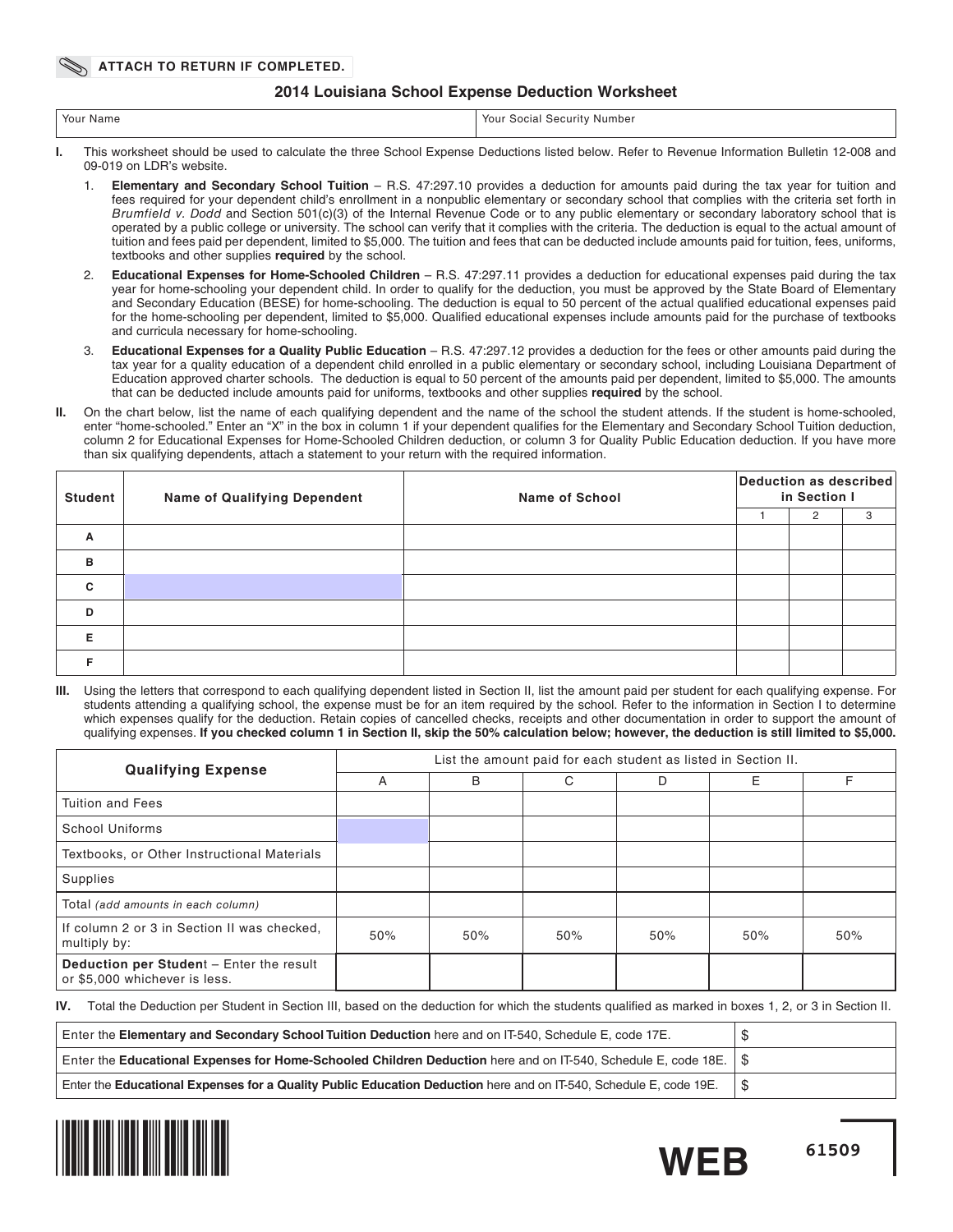| Yourself |                                                                                                                                          |                                                                                                                                                                                                                                                                                                         | State of issue                                                                                                                                                                                                                                                                                                                                                                                                         |
|----------|------------------------------------------------------------------------------------------------------------------------------------------|---------------------------------------------------------------------------------------------------------------------------------------------------------------------------------------------------------------------------------------------------------------------------------------------------------|------------------------------------------------------------------------------------------------------------------------------------------------------------------------------------------------------------------------------------------------------------------------------------------------------------------------------------------------------------------------------------------------------------------------|
|          |                                                                                                                                          |                                                                                                                                                                                                                                                                                                         | State of issue                                                                                                                                                                                                                                                                                                                                                                                                         |
| Spouse   |                                                                                                                                          |                                                                                                                                                                                                                                                                                                         | State of issue<br>State of issue                                                                                                                                                                                                                                                                                                                                                                                       |
|          |                                                                                                                                          |                                                                                                                                                                                                                                                                                                         |                                                                                                                                                                                                                                                                                                                                                                                                                        |
|          |                                                                                                                                          |                                                                                                                                                                                                                                                                                                         |                                                                                                                                                                                                                                                                                                                                                                                                                        |
|          |                                                                                                                                          |                                                                                                                                                                                                                                                                                                         |                                                                                                                                                                                                                                                                                                                                                                                                                        |
|          |                                                                                                                                          |                                                                                                                                                                                                                                                                                                         |                                                                                                                                                                                                                                                                                                                                                                                                                        |
|          |                                                                                                                                          |                                                                                                                                                                                                                                                                                                         |                                                                                                                                                                                                                                                                                                                                                                                                                        |
|          | ATTACH TO RETURN IF COMPLETED.<br><b>SCHEDULE F</b> – 2014 REFUNDABLE TAX CREDITS<br>Dependents: List dependent names.<br>Dependent name | Date of Birth (MM/DD/YYYY)<br>Dependent name experience and the contract of the contract of the contract of the contract of the contract of the contract of the contract of the contract of the contract of the contract of the contract of the contract of<br>Dependent name<br><b>Service Service</b> | Enter your Social Security Number.<br>Credit for amounts paid by certain military servicemembers for obtaining Louisiana Hunting and Fishing Licenses.<br>or State Identification and the state of the state of the state of the state of the state of the state of the state of the state of the state of the state of the state of the state of the state of the state of the state of<br>Date of Birth (MM/DD/YYYY) |

1D Enter the total amount of fees paid for Louisiana hunting and fishing licenses purchased for the listed individuals.

**1D**



### **Additional Refundable Credits**

Enter description and associated code, along with the dollar amount. See instructions beginning on page 26.

|                | <b>Credit Description</b>                                                                                         | Code |                | <b>Amount of Credit Claimed</b> |
|----------------|-------------------------------------------------------------------------------------------------------------------|------|----------------|---------------------------------|
| $\overline{2}$ |                                                                                                                   | F    | $\overline{2}$ |                                 |
| 3              |                                                                                                                   | F    | 3              |                                 |
| $\overline{4}$ |                                                                                                                   | F    | $\overline{4}$ |                                 |
| 5              |                                                                                                                   | F    | 5              |                                 |
| 6              |                                                                                                                   | F    | 6              |                                 |
| $\overline{7}$ | OTHER REFUNDABLE TAX CREDITS - Add Lines 1D, and 2 through 6. Also, enter this amount<br>on Form IT-540, Line 23. |      | $\overline{7}$ |                                 |

| on Form IT-540, Line 23.          |      |                                              |      |                                                     |      |                                                     | .    |
|-----------------------------------|------|----------------------------------------------|------|-----------------------------------------------------|------|-----------------------------------------------------|------|
| <b>Description</b>                | Code | <b>Description</b>                           | Code | <b>Description</b>                                  | Code | <b>Description</b>                                  | Code |
| <b>Inventory Tax</b>              | 50F  | Mentor-Protégé                               | 57F  | Solar Energy Systems - Non-<br>Leased               | 64F  | Retention and Modernization                         | 70F  |
| Ad Valorem Natural Gas            | 51F  | <b>Milk Producers</b>                        | 58F  | School Readiness Child Care<br>Provider             | 65F  | Conversion of Vehicle to<br><b>Alternative Fuel</b> | 71F  |
| Ad Valorem Offshore Vessels       | 52F  | <b>Technology Commercialization</b>          | 59F  | School Readiness Child Care<br>Directors and Staff  | 66F  | <b>Research and Development</b>                     | 72F  |
| <b>Telephone Company Property</b> | 54F  | <b>Historic Residential</b>                  | 60F  | School Readiness Business -<br>Supported Child Care | 67F  | Digital Interactive Media &<br>Software             | 73F  |
| Prison Industry Enhancement       | 55F  | Angel Investor                               | 61F  | School Readiness Fees and                           |      | Solar Energy Systems - Leased                       | 74F  |
| <b>Urban Revitalization</b>       | 56F  | <b>Musical and Theatrical</b><br>Productions | 62F  | Grants to Resource and Referral<br>Agencies         | 68F  | Other Refundable Credit                             | 80F  |

# **SCHEDULE H –** 2014 MODIFIED FEDERAL INCOME TAX DEDUCTION

|  | Enter the amount of your federal income tax liability as shown on the Federal Income Tax<br>Deduction Worksheet, page 21.                                           |  |  |
|--|---------------------------------------------------------------------------------------------------------------------------------------------------------------------|--|--|
|  | Enter the amount of federal disaster credits allowed by IRS.                                                                                                        |  |  |
|  | Add Line 1 and Line 2. Also, enter this amount on Form IT-540, Line 9, and mark the box on Line<br>9 to indicate that your income tax deduction has been increased. |  |  |
|  |                                                                                                                                                                     |  |  |



**File electronically!** *www.revenue.louisiana.gov/fileonline*



**61528**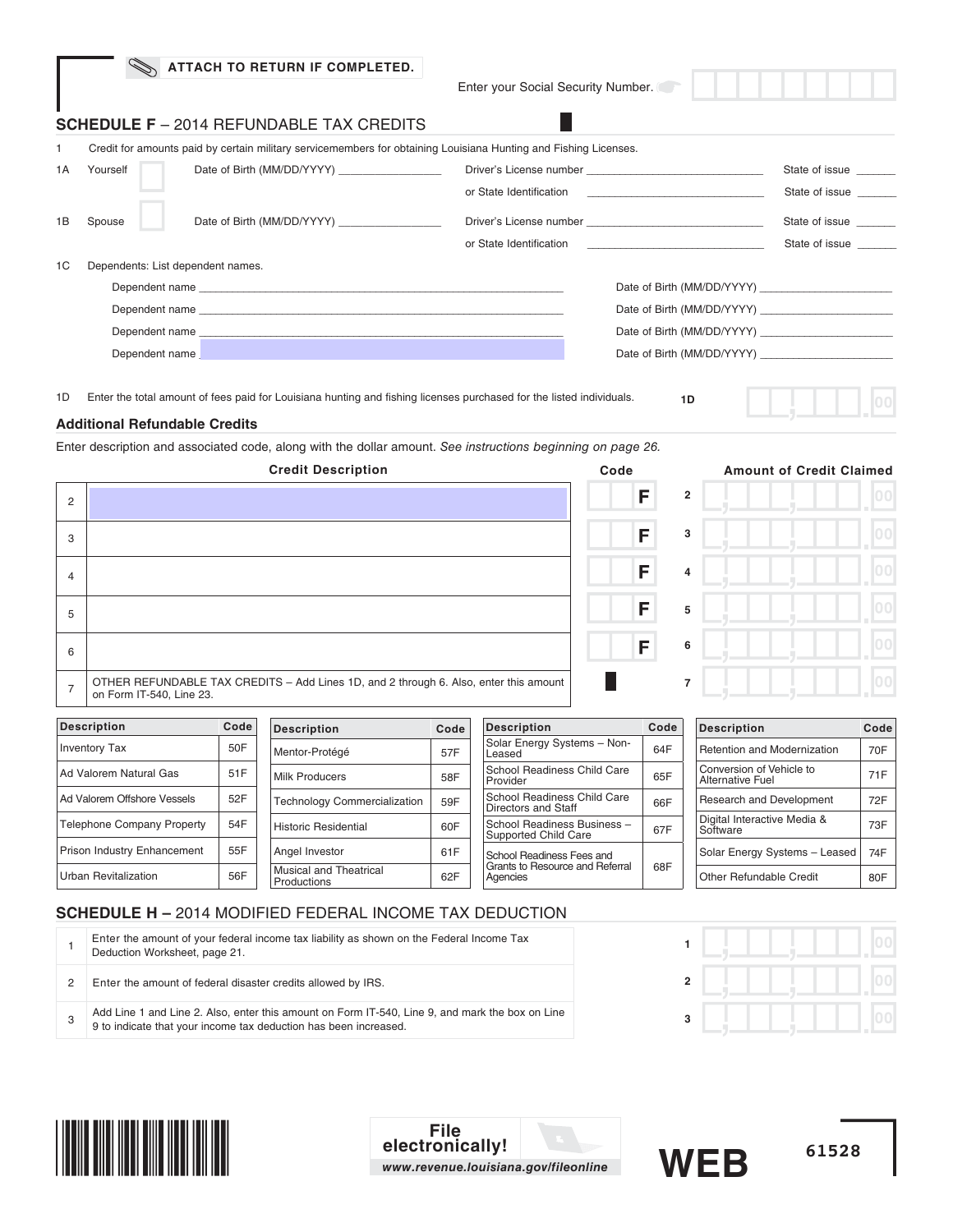|                |         | ATTACH TO RETURN IF COMPLETED.                                                            |      |                 |                                                                                                              |              |    |                                                                                                                                                                                                                                               |    |     |
|----------------|---------|-------------------------------------------------------------------------------------------|------|-----------------|--------------------------------------------------------------------------------------------------------------|--------------|----|-----------------------------------------------------------------------------------------------------------------------------------------------------------------------------------------------------------------------------------------------|----|-----|
|                |         |                                                                                           |      |                 |                                                                                                              |              |    | Enter your Social Security Number.                                                                                                                                                                                                            |    |     |
|                |         | <b>SCHEDULE G</b> - 2014 NONREFUNDABLE TAX CREDITS                                        |      |                 |                                                                                                              |              |    |                                                                                                                                                                                                                                               |    |     |
| $\overline{1}$ |         |                                                                                           |      |                 |                                                                                                              |              |    | CREDIT FOR TAX LIABILITIES PAID TO OTHER STATES - A copy of the return filed with the other states must be sub-<br>mitted with this schedule. Enter the amount of the income tax liability paid to other states. Round to the nearest dollar. | 1  |     |
| $\overline{2}$ |         | See instructions on page 28 for definitions of these disabilities.                        |      |                 |                                                                                                              |              |    | CREDIT FOR CERTAIN DISABILITIES - Mark an "X" in the appropriate boxes. Only one credit is allowed per person.                                                                                                                                |    |     |
|                |         |                                                                                           | Deaf | Loss of<br>Limb | Mentally<br>incapacitated                                                                                    | <b>Blind</b> | 2D | Enter the total number of qualifying<br>individuals. Only one credit is allowed                                                                                                                                                               | 2D |     |
|                | 2A      | Yourself                                                                                  |      |                 |                                                                                                              |              |    | per person.                                                                                                                                                                                                                                   |    |     |
|                | 2B      | Spouse                                                                                    |      |                 |                                                                                                              |              | 2E | Multiply Line 2D by \$100.                                                                                                                                                                                                                    | 2E |     |
|                | 2C      | Dependent *                                                                               |      |                 |                                                                                                              |              |    |                                                                                                                                                                                                                                               |    |     |
|                | $\star$ | List dependent names here. >                                                              |      |                 |                                                                                                              |              |    |                                                                                                                                                                                                                                               |    |     |
| 3              |         | CREDIT FOR CONTRIBUTIONS TO EDUCATIONAL INSTITUTIONS                                      |      |                 |                                                                                                              |              |    |                                                                                                                                                                                                                                               |    |     |
|                | 3A I    | Enter the value of computer or other technological equipment donated. Attach Form R-3400. |      |                 |                                                                                                              |              |    |                                                                                                                                                                                                                                               | 3A |     |
|                | ЗB      | Multiply Line 3A by 40 percent. Round to the nearest dollar.                              |      |                 |                                                                                                              |              |    |                                                                                                                                                                                                                                               | 3B |     |
| 4              |         | <b>CREDIT FOR CERTAIN FEDERAL TAX CREDITS</b>                                             |      |                 |                                                                                                              |              |    |                                                                                                                                                                                                                                               |    |     |
|                | 4A      | Enter the amount of eligible federal credits.                                             |      |                 |                                                                                                              |              |    |                                                                                                                                                                                                                                               | 4A | 100 |
|                | 4B      |                                                                                           |      |                 | Multiply Line 4A by 10 percent. Enter the result or \$25, whichever is less. This credit is limited to \$25. |              |    |                                                                                                                                                                                                                                               | 4B |     |
|                |         | <b>Additional Nonrefundable Credits</b>                                                   |      |                 |                                                                                                              |              |    |                                                                                                                                                                                                                                               |    |     |

Enter credit description and associated code, along with the dollar amount of credit claimed. See instructions beginning on page 28.

|                | Like broak accompani and accounted code, along with the dollar amount of credit claimed. Oce motioners beginning on page Lo.<br><b>Credit Description</b> | <b>Credit Code</b> | <b>Amount of Credit Claimed</b> |
|----------------|-----------------------------------------------------------------------------------------------------------------------------------------------------------|--------------------|---------------------------------|
| 5              |                                                                                                                                                           | 5                  |                                 |
| 6              |                                                                                                                                                           | 6                  |                                 |
| $\overline{7}$ |                                                                                                                                                           | $\overline{7}$     |                                 |
| 8              |                                                                                                                                                           | 8                  |                                 |
| 9              |                                                                                                                                                           | 9                  |                                 |
| 10             |                                                                                                                                                           | 10                 |                                 |
| 11             | OTHER NONREFUNDABLE TAX CREDITS - Add Lines 1, 2E, 3B, 4B, and 5 through 10. Also, enter<br>this amount on Form IT-540, Line 14.                          | 11                 | nnl                             |

| <b>Description</b>           | Code | <b>Description</b>                                                                 | Code | <b>Description</b>             | Code | <b>Description</b>                | Code |
|------------------------------|------|------------------------------------------------------------------------------------|------|--------------------------------|------|-----------------------------------|------|
| Premium Tax                  | 100  | Donations of Materials, Equipment,                                                 | 175  | Neighborhood Assistance        | 230  | LCDFI                             | 258  |
| <b>Commercial Fishing</b>    | 105  | Advisors, Instructors                                                              |      | Cane River Heritage            | 232  | New Markets                       | 259  |
| <b>Family Responsibility</b> | 110  | Other                                                                              | 199  | LA Community Economic Dev.     | 234  | <b>Brownfields Investor</b>       | 260  |
| Small Town Doctor/Dentist    | 115  | Atchafalaya Trace                                                                  | 200  | Apprenticeship                 | 236  |                                   |      |
| <b>Bone Marrow</b>           | 120  | <b>Organ Donation</b>                                                              | 202  | Ports of Louisiana Investor    | 238  | Motion Picture Infrastructure     | 261  |
| Law Enforcement Education    | 125  | Household Expense for Physically                                                   | 204  |                                |      | Angel Investor                    | 262  |
| First Time Drug Offenders    | 130  | Ports of Louisiana Import<br>and Mentally Incapable Persons<br><b>Export Cargo</b> | 240  | Other                          | 299  |                                   |      |
| <b>Bulletproof Vest</b>      | 135  | Previously Unemployed                                                              | 208  | Motion Picture Investment      | 251  | <b>Biomed/University Research</b> | 300  |
| Nonviolent Offenders         | 140  | <b>Recycling Credit</b>                                                            | 210  |                                |      | <b>Tax Equalization</b>           | 305  |
| Owner of Newly Constructed   |      | <b>Basic Skills Training</b>                                                       | 212  | Research and Development       | 252  | Manufacturing Establishments      |      |
| Accessible Home              | 145  | New Jobs Credit                                                                    | 224  | <b>Historic Structures</b>     | 253  |                                   | 310  |
| <b>Qualified Playgrounds</b> | 150  | <b>Refunds by Utilities</b>                                                        | 226  | Digital Interactive Media      | 254  | Enterprise Zone                   | 315  |
| Debt Issuance                | 155  | Eligible Re-entrants                                                               | 228  | <b>Motion Picture Resident</b> | 256  | Other                             | 399  |
|                              |      |                                                                                    |      | Capital Company                | 257  |                                   |      |



**File electronically!** *www.revenue.louisiana.gov/fileonline*

**WEB**

**61529**

**Description Code**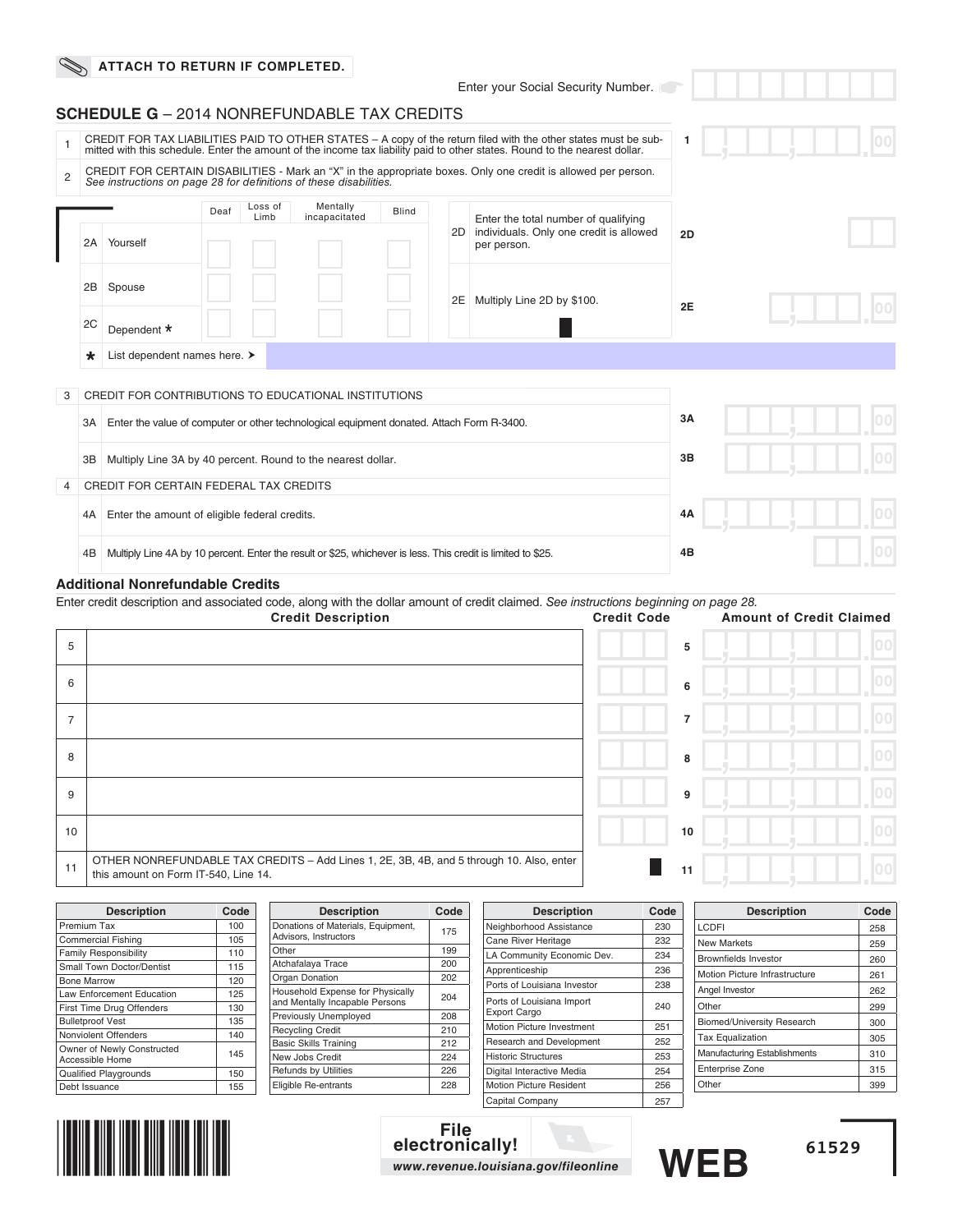#### **2014 Louisiana Refundable Child Care Credit Worksheet** (For use with Form IT-540)

| Your Name | Social<br>SACULTIN<br>' Number<br>www |
|-----------|---------------------------------------|
|           |                                       |

### **Your Federal Adjusted Gross Income must be \$25,000 or less in order to complete this form. See instructions on page 31.**

**1. Care Provider Information Schedule –** Complete columns A through D for each person or organization that provided care to your child. You may use Federal Form W-10, supplied by your provider, to obtain the information. If your care provider does not provide a Federal Form W-10, complete those parts of the Care Provider Information Schedule for which you have the information. You must follow the same rules of "Due Diligence" as the IRS requires if you do not have all of the care provider information. See IRS 2014 Publication 503 for information on "Due Diligence." If additional lines are required for Lines 1 or 2, attach a schedule. Falsification of any information provided on this form constitutes fraud and can result **in criminal penalties.**

#### **Care Provider Information Schedule**

| A                    | в                                                                   | C                                  | D                                  |
|----------------------|---------------------------------------------------------------------|------------------------------------|------------------------------------|
| Care provider's name | Address (number, street, apartment<br>number, city, state, and ZIP) | Identifying number<br>(SSN or EIN) | Amount paid<br>(See instructions.) |
|                      |                                                                     |                                    | .00                                |
|                      |                                                                     |                                    | .00.                               |
|                      |                                                                     |                                    | .00.                               |
|                      |                                                                     |                                    | .00.                               |
|                      |                                                                     |                                    | .00.                               |

#### 2. For each child under age 13, enter their name in column E, their Social Security Number in column F, and the amount of Qualified Expenses you incurred and paid in 2014 in column G. See the definitions on page 31 for information on Qualified Expenses.

|                                           |  |                                               | G                                                                                          |  |
|-------------------------------------------|--|-----------------------------------------------|--------------------------------------------------------------------------------------------|--|
| Qualifying person's name<br>First<br>Last |  | Qualifying person's<br>Social Security Number | Qualified expenses you<br>incurred and paid in 2014 for<br>the person listed in column (E) |  |
|                                           |  |                                               | .00                                                                                        |  |
|                                           |  |                                               | .00                                                                                        |  |
|                                           |  |                                               | .00                                                                                        |  |
|                                           |  |                                               | .00                                                                                        |  |
|                                           |  |                                               | .00.                                                                                       |  |

| 3  | Add the amounts in column G, Line 2. Do not enter more than \$3,000 for one qualifying person or<br>\$6,000 for two or more persons. Enter this amount here and on Form IT-540, Line 19A.         |                                                                                      |                                                          |    |       | .00. |
|----|---------------------------------------------------------------------------------------------------------------------------------------------------------------------------------------------------|--------------------------------------------------------------------------------------|----------------------------------------------------------|----|-------|------|
| 4  | Enter your earned income. See the definitions on page 31.                                                                                                                                         |                                                                                      |                                                          | 4  |       | .00  |
| 5  | If married filing jointly, enter your spouse's earned income (if your spouse was a student or was<br>disabled, see IRS Publication 503). All other filing statuses, enter the amount from Line 4. |                                                                                      |                                                          | 5  |       | .00. |
| 6  | Enter the smallest of Lines 3, 4, or 5. Enter this amount on Form IT-540, Line 19B.                                                                                                               |                                                                                      |                                                          | 6  |       | .00  |
|    | Enter your Federal Adjusted Gross Income from Form IT-540, Line 7, or Schedule E, Line 1 if filed.                                                                                                |                                                                                      |                                                          | 7  |       | .00  |
| 8  | Enter on Line 8 the decimal amount shown below that applies to the amount on Line 7.<br>If Line 7 is:<br>over<br>\$0<br>\$15,000<br>\$17,000<br>\$19,000<br>\$21,000<br>\$23,000                  | but not over<br>\$15,000<br>\$17,000<br>\$19,000<br>\$21,000<br>\$23,000<br>\$25,000 | decimal amount<br>.35<br>.34<br>.33<br>.32<br>.31<br>.30 | 8  |       |      |
| 9  | Multiply Line 6 by the decimal amount on Line 8.                                                                                                                                                  |                                                                                      |                                                          | 9  |       | .00. |
| 10 | Multiply Line 9 by 50 percent and enter this amount on Line 11.                                                                                                                                   |                                                                                      |                                                          | 10 | X .50 |      |
| 11 | Enter this amount on Form IT-540, Line 19.                                                                                                                                                        |                                                                                      |                                                          | 11 |       | .00  |